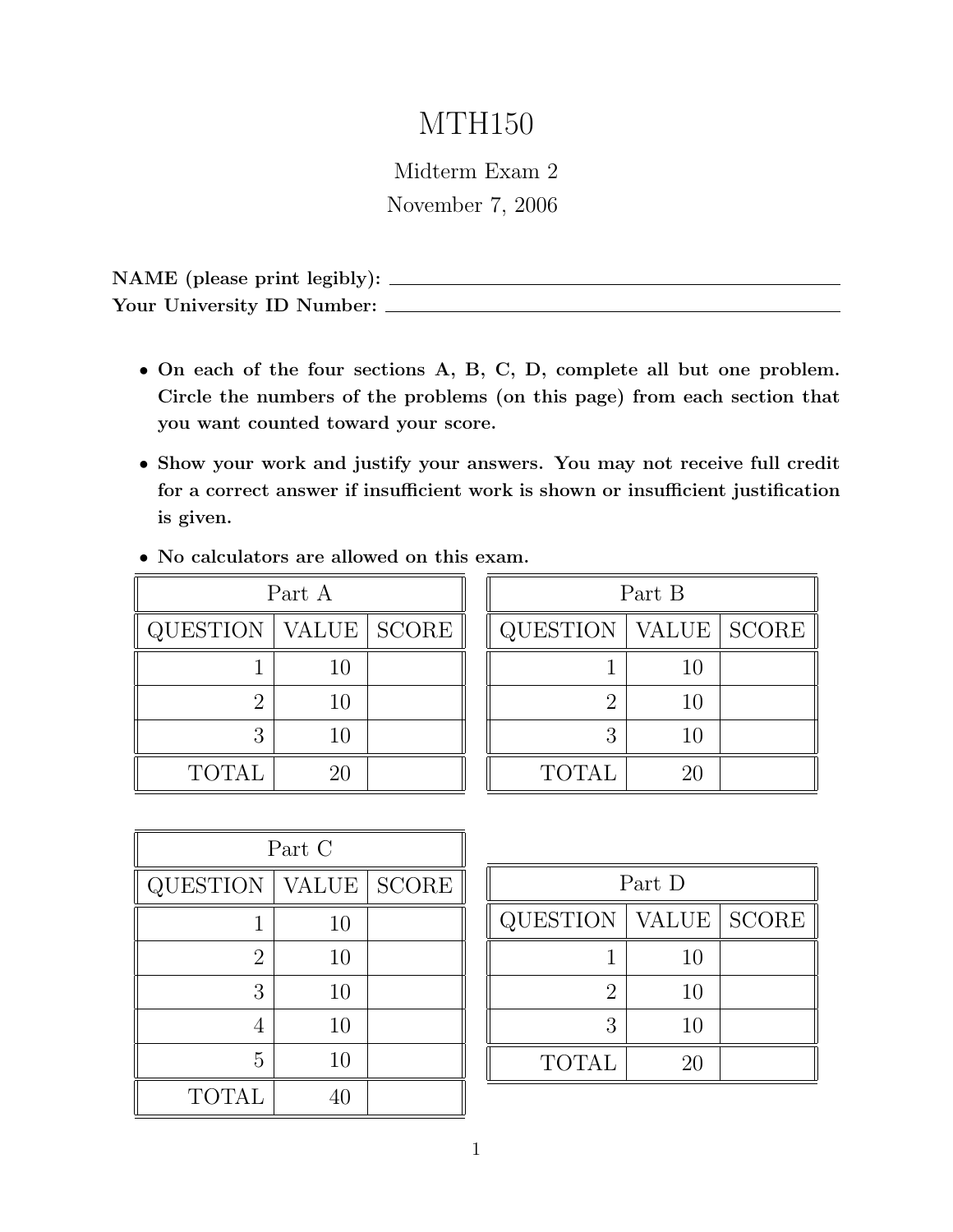# Part A 1. (10 points) Let  $A = \{1, 2, 3, 4, 5\}$  and  $B = \{0, 3, 6\}$ . Find

(a)  $A \cup B$ 

(b)  $A \cap B$ 

(c)  $A - B$ 

(d)  $B - A$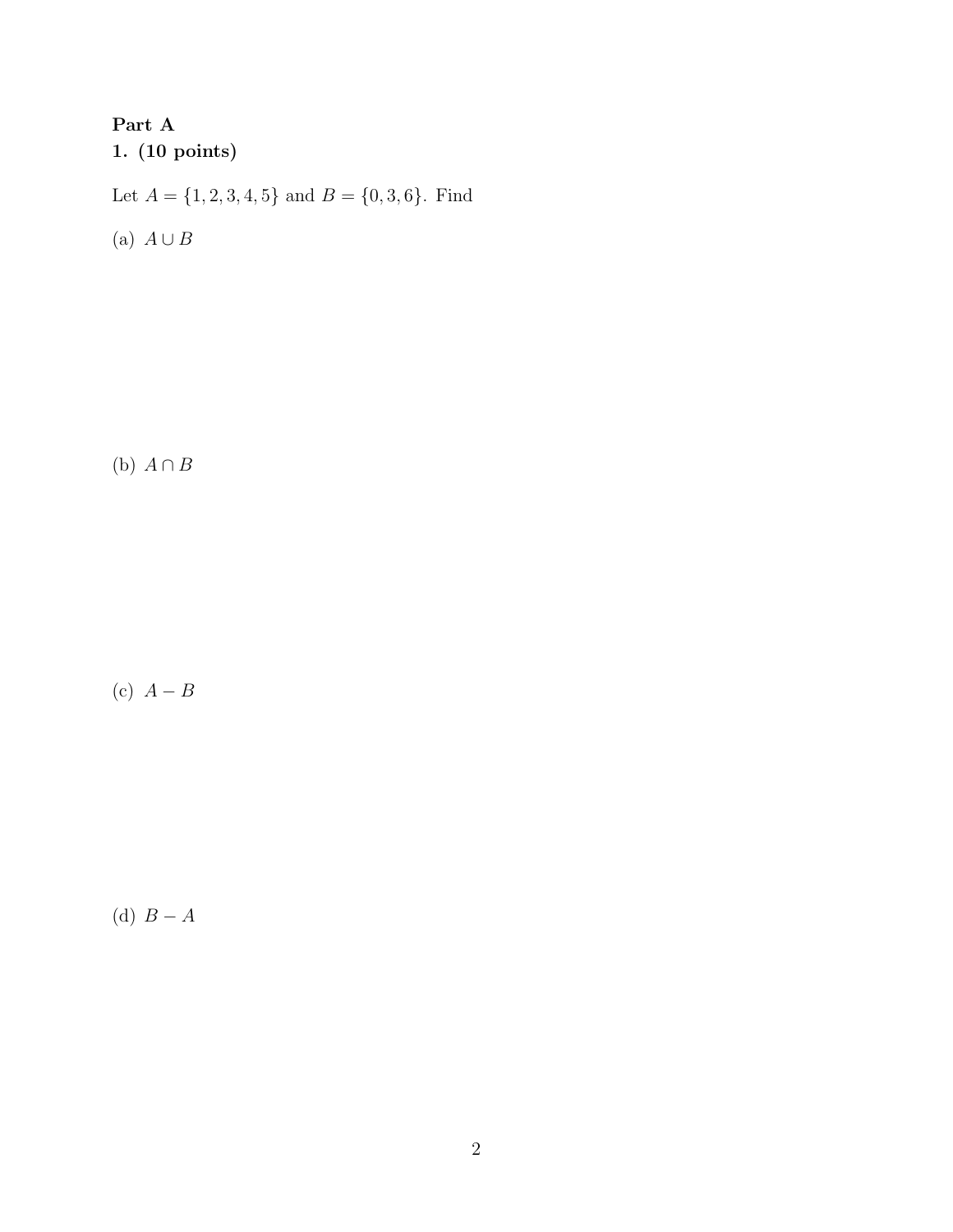Give an example of a function  $f : \mathbb{N} \to \mathbb{N}$  that is

(a) one-to-one but not onto.

(b) onto but not one-to-one.

(c) both onto and one-to-one (but different from the identity function).

(d) neither one-to-one nor onto.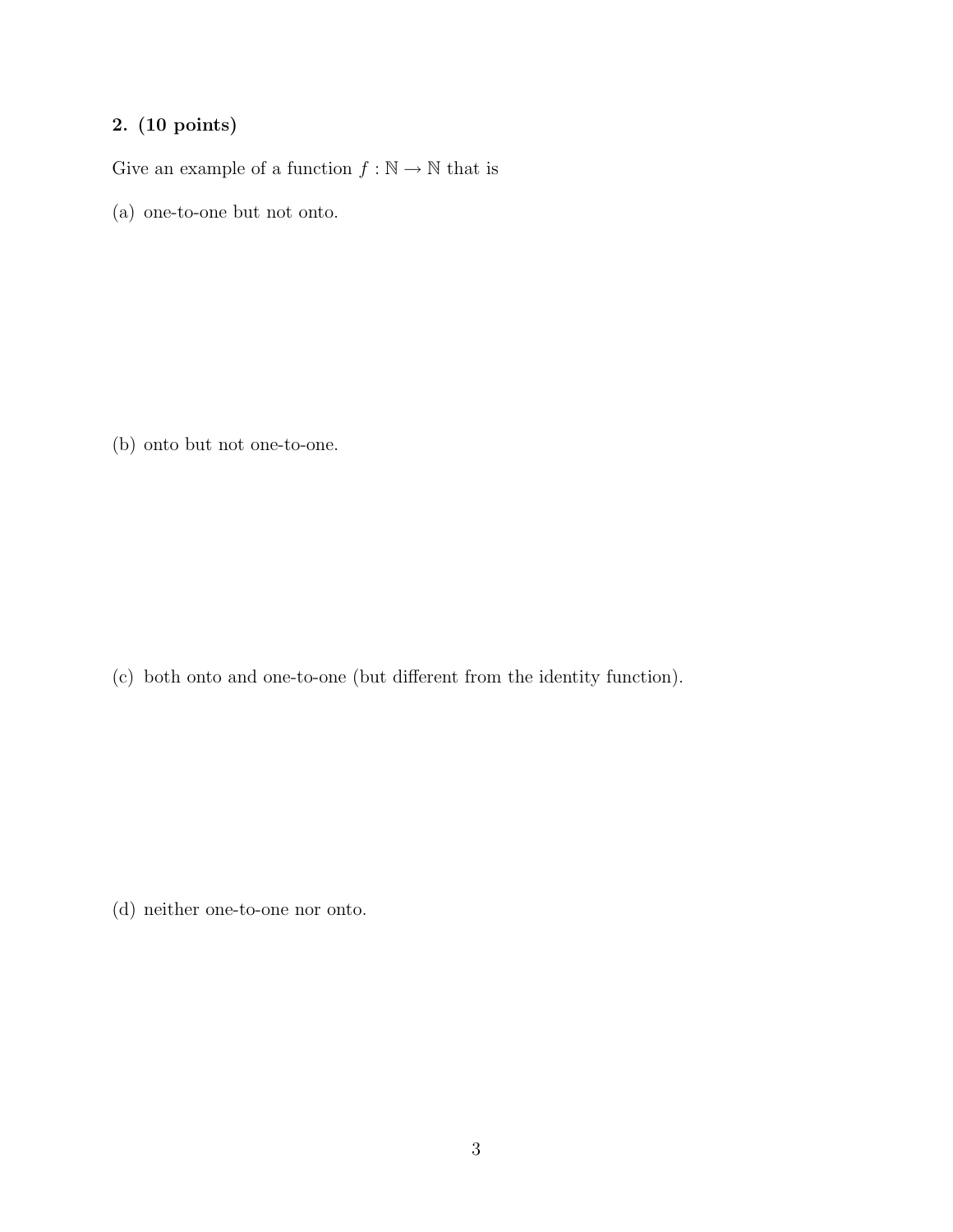(a) For each of these lists of integers, provide a simple formula that generates the terms of an integer sequence that begins with the given list.

(i) 3*,* 6*,* 12*,* 24*,* 48*,* 96*,* 192*,...*

(ii) 3*,* 6*,* 9*,* 12*,* 15*,* 18*,* 21*,...*

(b) Compute each of these double sums.

(i) 
$$
\sum_{i=1}^{2} \sum_{j=1}^{3} (i+j)
$$

(ii) 
$$
\sum_{i=1}^{2} \sum_{j=1}^{3} ij
$$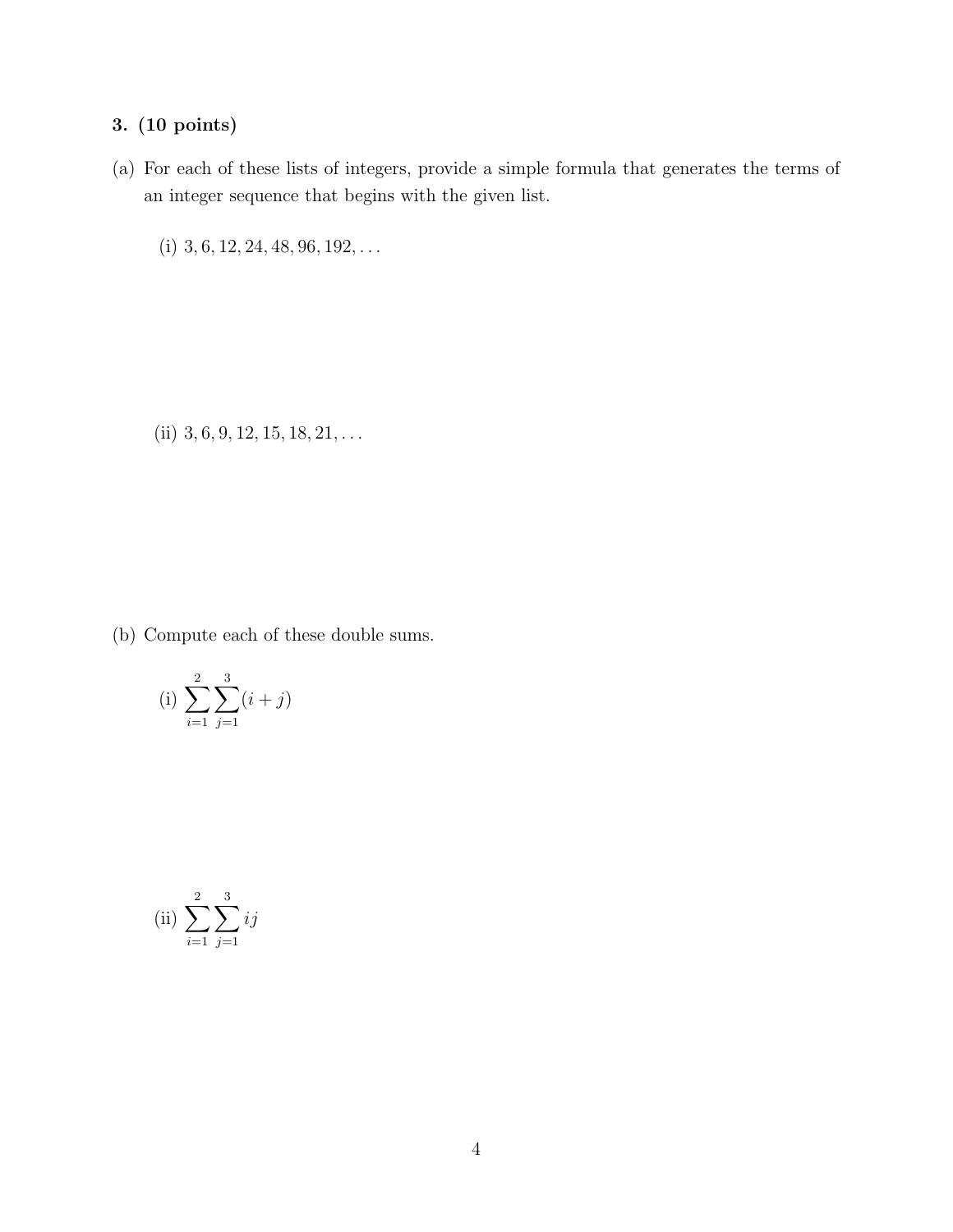## Part B 1. (10 points)

Use bubble sort to sort 3, 1, 5, 7, 4, showing the lists obtained at each step.

**procedure** *bubble sort*( $a_1, a_2, \ldots, a_n$ : real numbers with  $n \geq 2$ ) for  $i := 1$  to  $n - 1$ for  $j := 1$  to  $n - i$ if  $a_j > a_{j+1}$  then interchange  $a_j$  and  $a_{j+1}$ *{a*1*,...,a<sup>n</sup>* is in increasing order*}*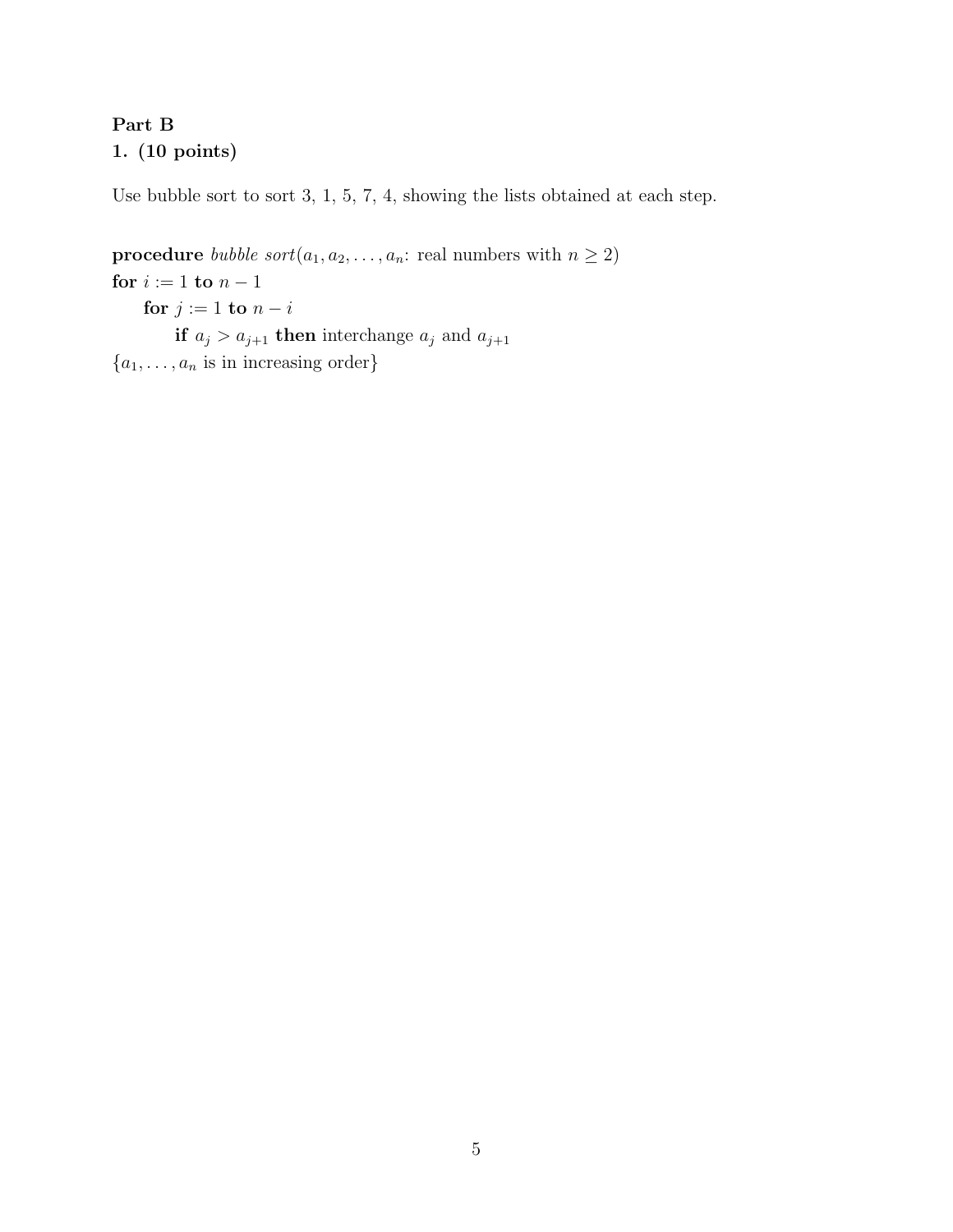(a) Show that  $2n^2 + 6$  is  $O(n^2)$ . [Hint: Just find *C* and *k* that work.]

(b) Show that  $n^3$  is not  $O(n^2)$ . [Hint: Show that no such  $C$  and  $k$  can exist.]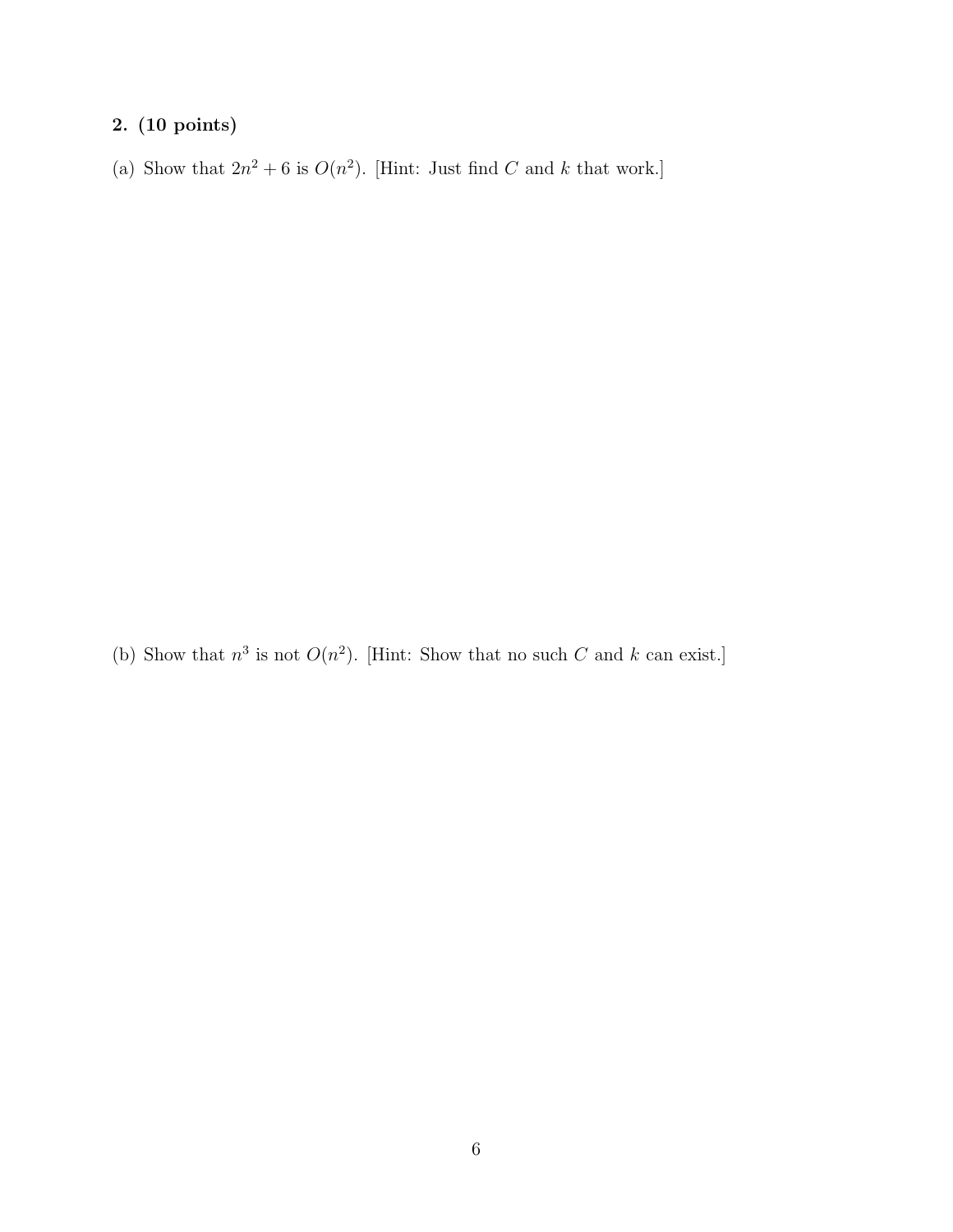Determine the most number of comparisons, or worst-case performance, required to sort a list of *n* elements using bubble sort. [Hint:  $1 + 2 + \cdots + m = m(m + 1)/2$ .]

**procedure** *bubble sort*( $a_1, a_2, \ldots, a_n$ : real numbers with  $n \geq 2$ ) for  $i := 1$  to  $n - 1$ for  $j := 1$  to  $n - i$ if  $a_j > a_{j+1}$  then interchange  $a_j$  and  $a_{j+1}$ *{a*1*,...,a<sup>n</sup>* is in increasing order*}*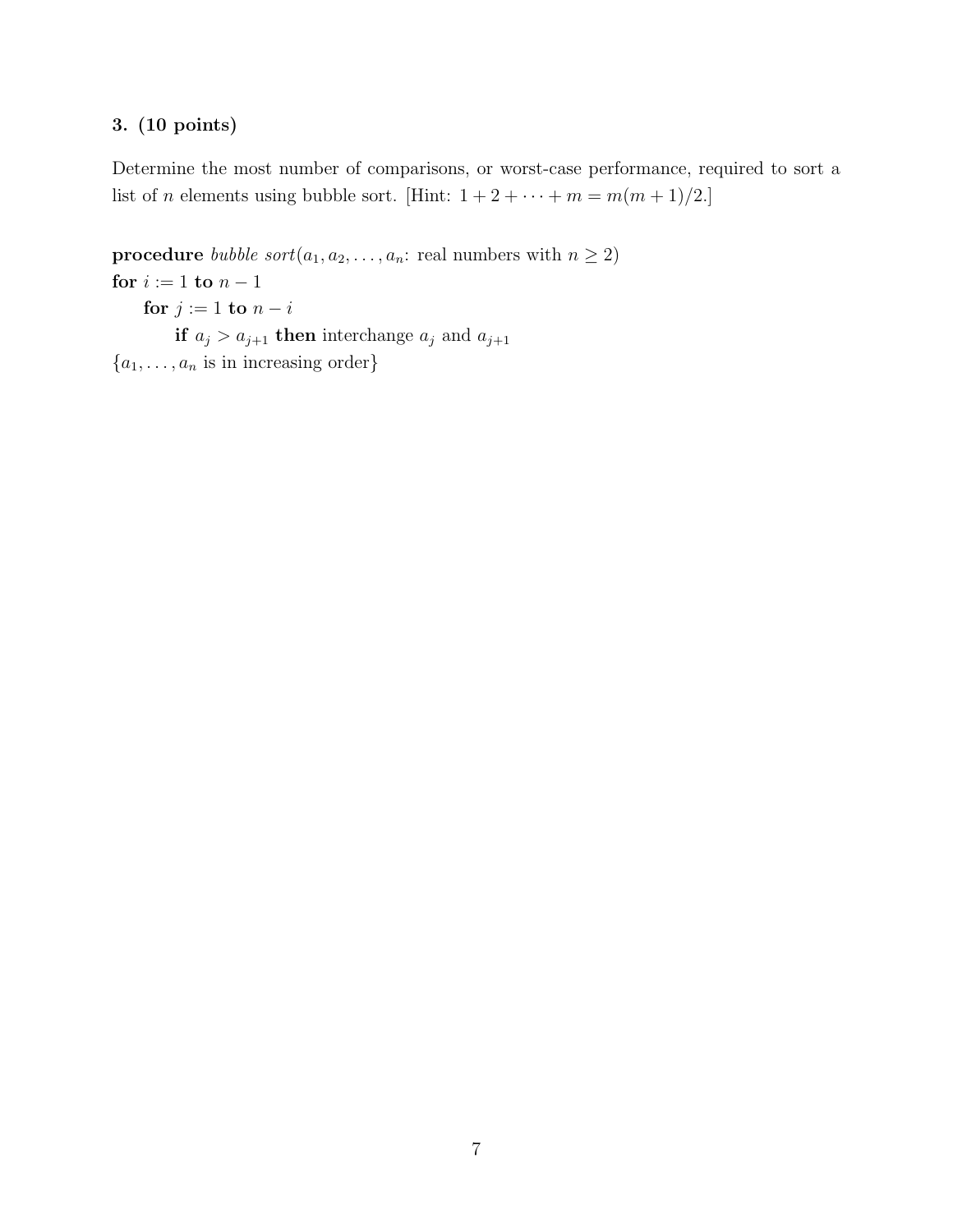## Part C

### 1. (10 points)

(a) Evaluate these quantities.

(i) 13 mod 3

 $(ii) -97 \text{ mod } 11$ 

(b) Find the prime factorization of each of these integers.

(i) 193 [Hint:  $\sqrt{193} \approx 13.8$ .]

(ii) 1001 [Hint:  $\sqrt{1001} \approx 31.6$ .]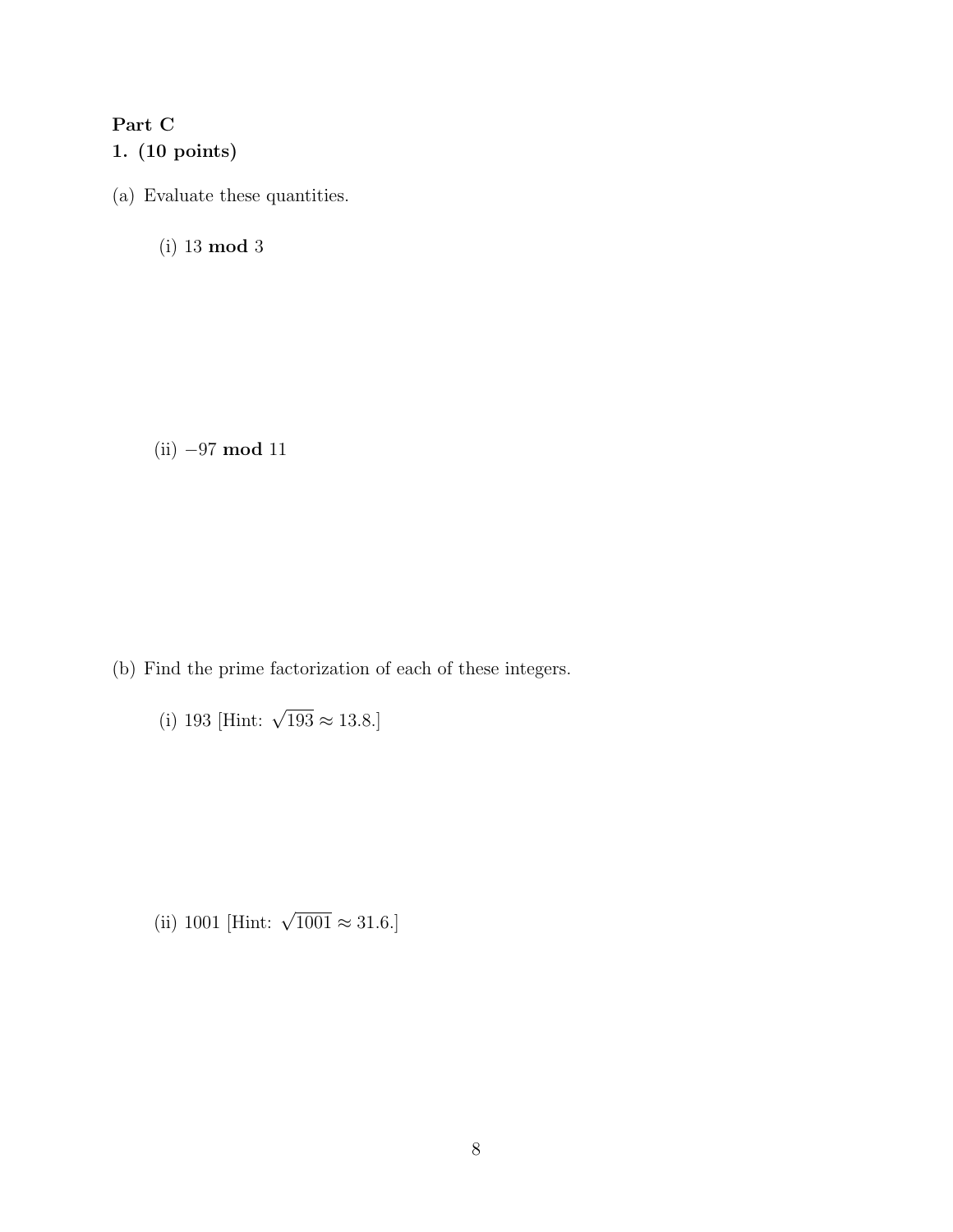(a) Convert these integers from decimal notation to binary notation.

(i) 94

(ii) 231

(b) Use the Euclidean algorithm to find

(i) gcd(111*,* 201).

(ii) gcd(1001*,* 1331).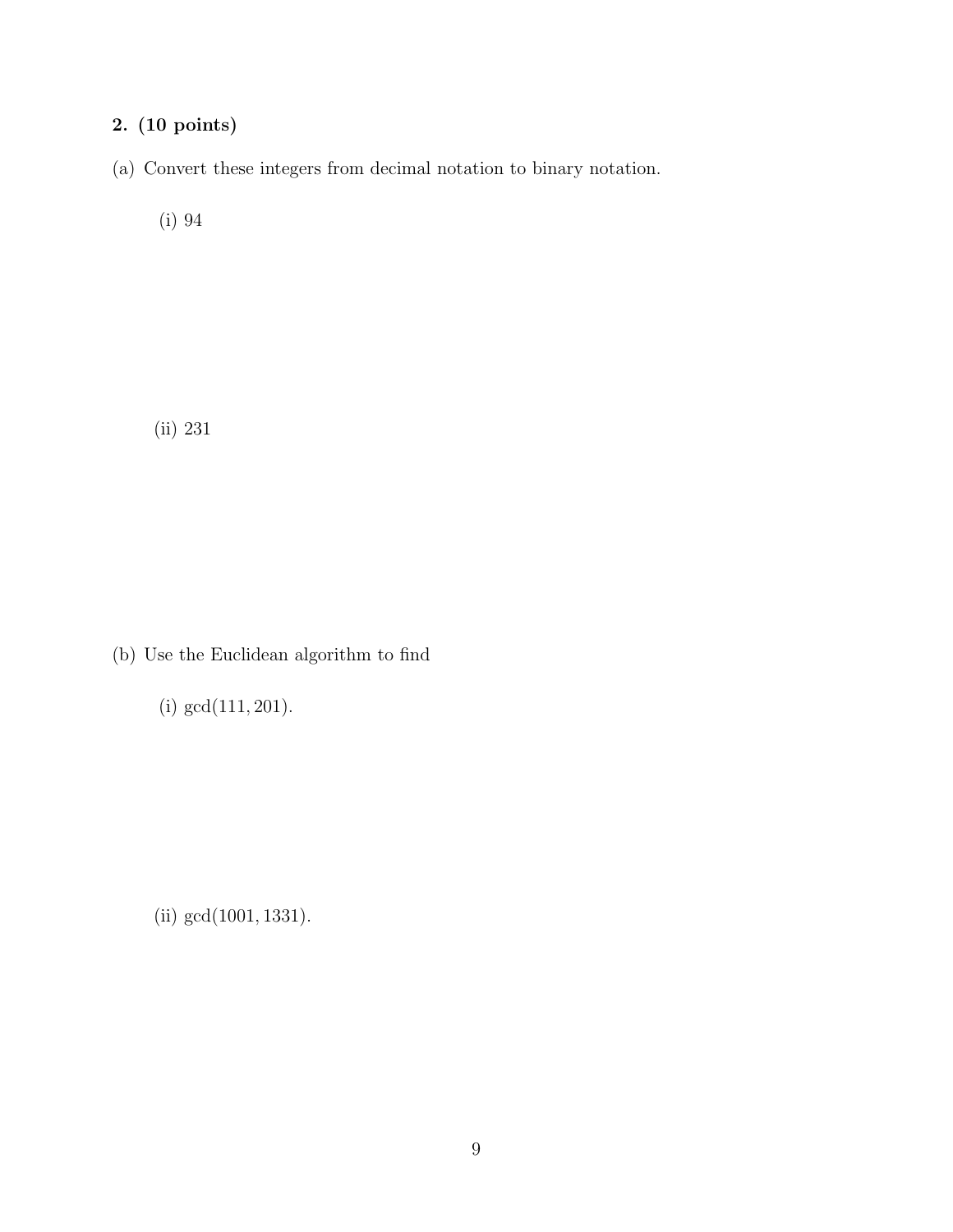(a) Use the extended Euclidean algorithm to express gcd(35*,* 78) as a linear combination of 35 and 78.

(b) Solve the congruence  $35x \equiv 6 \pmod{78}$  if possible. If there is a solution, give one satisfying  $0 \le x < 78$ . If there is no solution, state so and explain.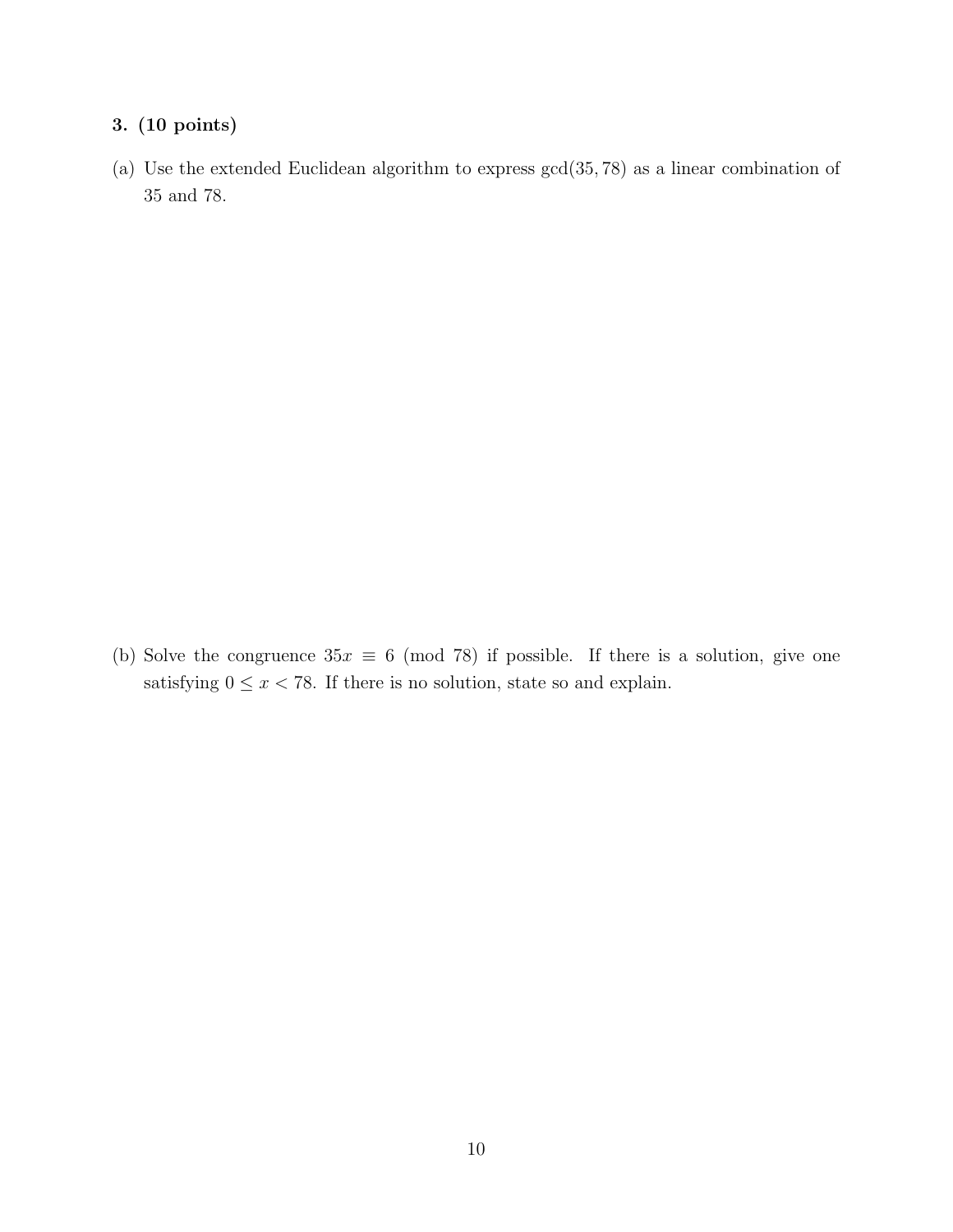(a) Use the modular exponentiation algorithm to compute  $7^{26}$  mod 20 showing the values of *x* and *power* an each step. [Hint:  $(26)_{10} = (11010)_{2}$ .]

procedure *modular exponentiation* (*b*: integer,  $n = (a_{k-1}a_{k-2} \ldots a_1a_0)_2$ , *m*: positive integers)  $x := 1$ *power* := *b* mod *m* for  $i := 0$  to  $k - 1$ if  $a_i = 1$  then  $x := (x \cdot power) \mod m$  $power := (power \cdot power) \mod m$  ${x = b^n \mod m}$ 

(b) Use Fermat's Little Theorem to compute  $5^{601}$  mod 7.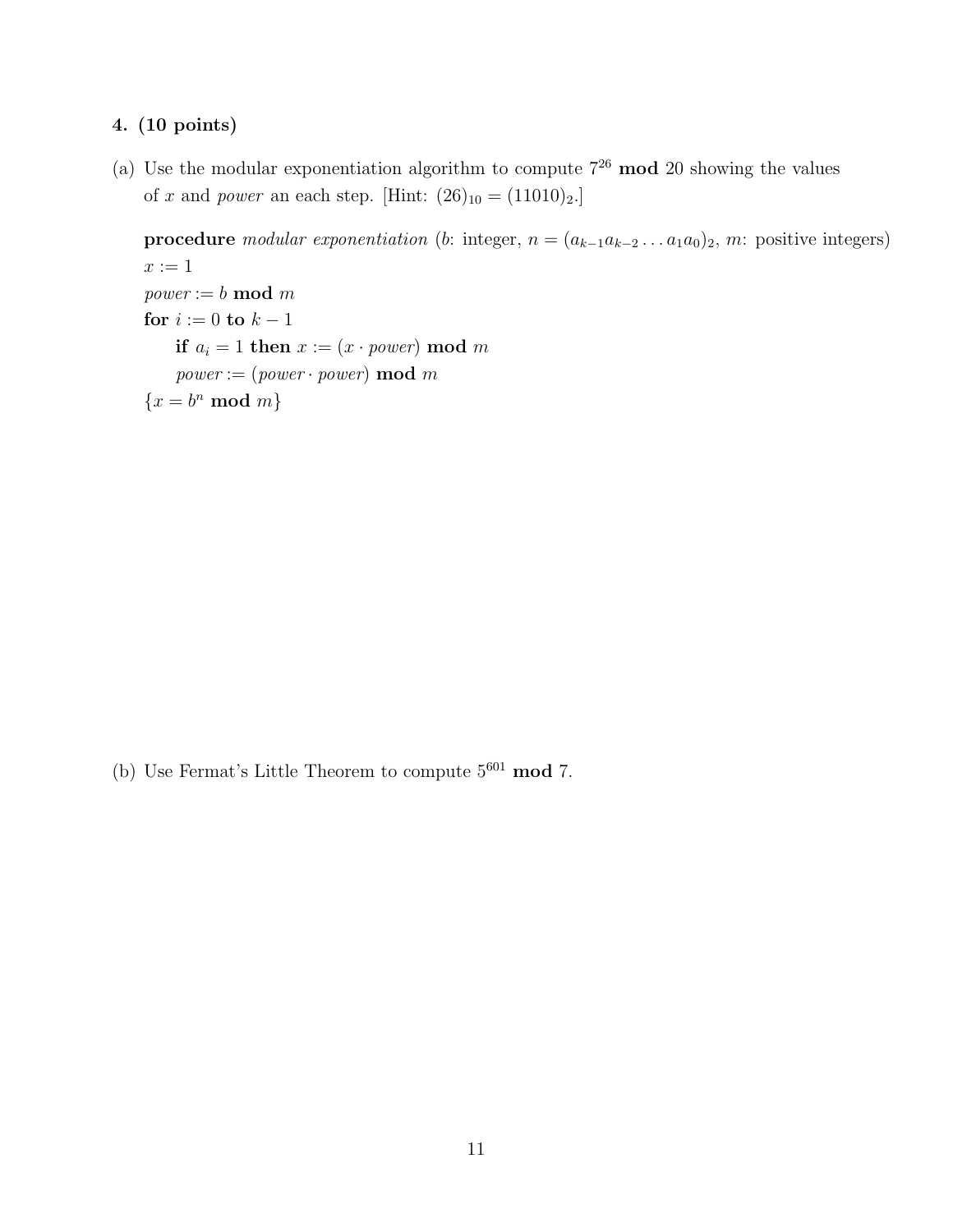Consider the RSA encryption system with  $n = 10403$  and  $e = 1001$ .

(a) What is the encryption function?

(b) What would you first have to know in order to find the decryption function?

(c) Given your answer to part (b), explain how to find *d*.

(d) Given *d*, what is the decryption function?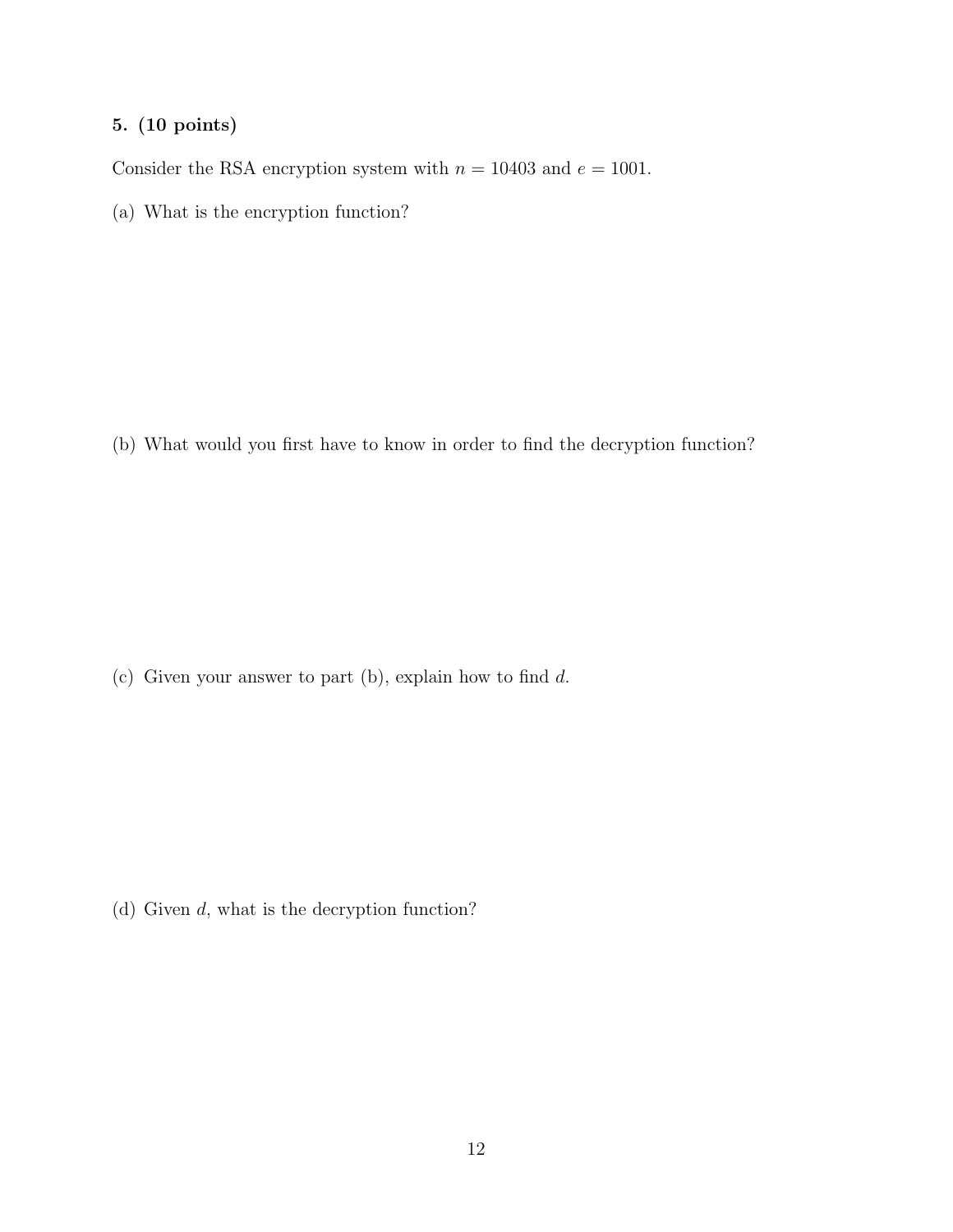# Part D

1. (10 points)

(a) Conjecture a formula for

$$
\frac{1}{1\cdot 2} + \frac{1}{2\cdot 3} + \dots + \frac{1}{n(n+1)}
$$

by examining the values of this expression for small values of *n*.

(b) Prove the formula you conjectured in part (a) using induction.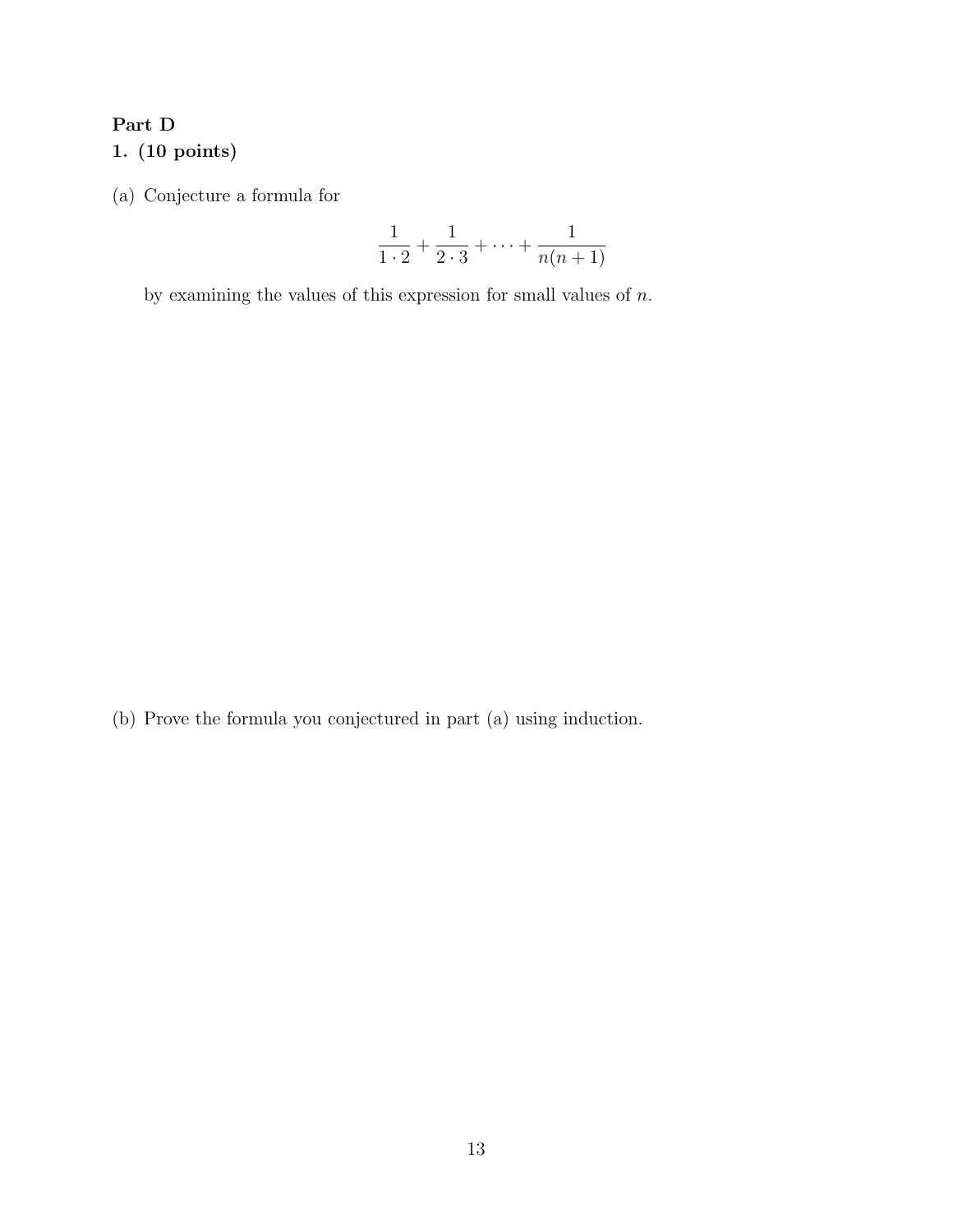(a) Conjecture which amounts of postage can be formed using just 3-cent and 5-cent stamps.

(b) Prove the answer you conjectured in part (a) using strong induction.